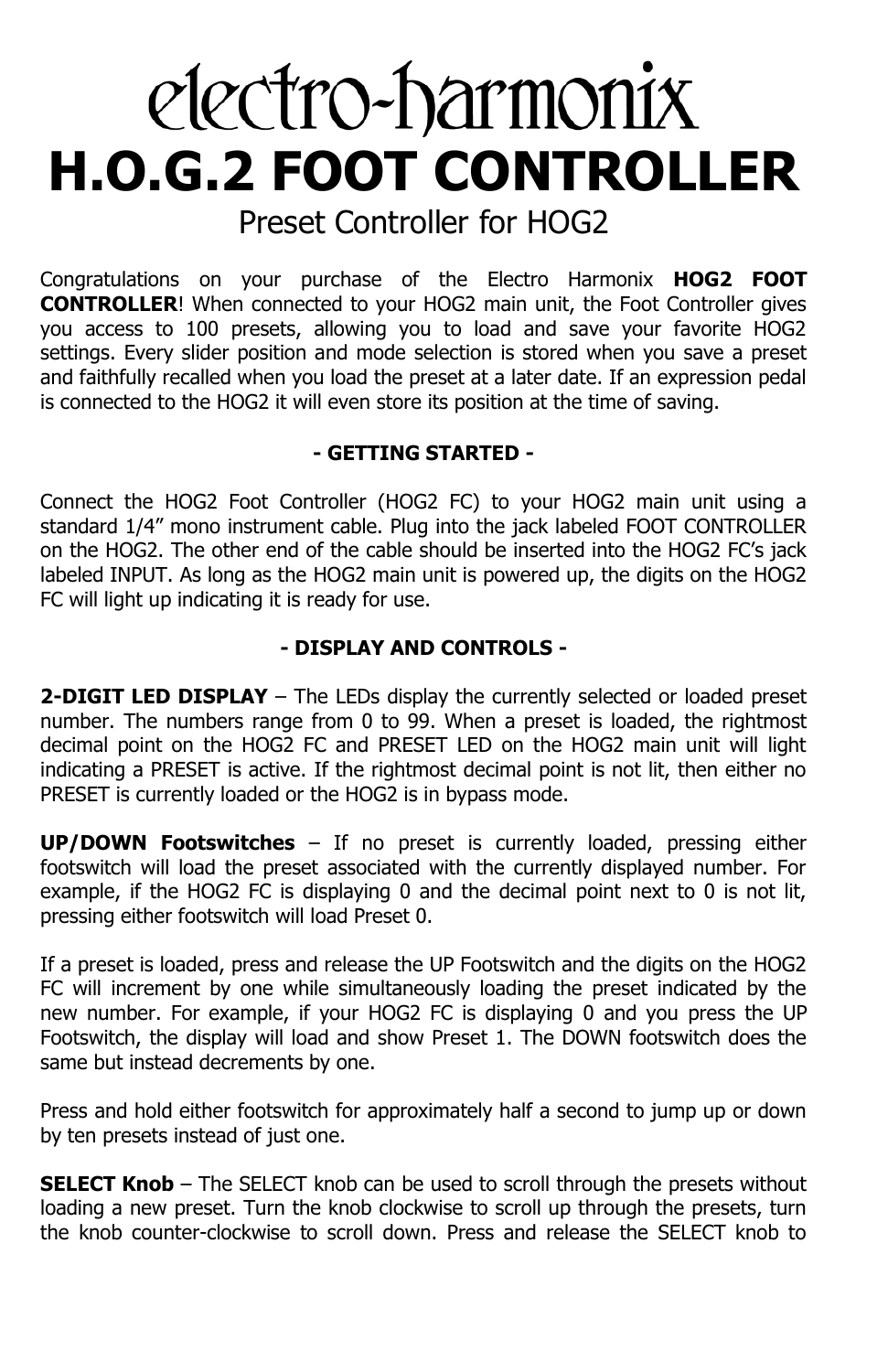load the currently displayed preset. If a preset is loaded, and you turn the SELECT knob, the numbers will blink indicating that a different preset is actually loaded.

Press and hold the SELECT knob for approximately 3 seconds to save the current HOG2 setting to the preset number currently displayed. After holding the SELECT knob for 3 seconds, the numbers will disappear for 1 second, indicating that the preset has been saved.

#### **- SAVING AND LOADING -**

#### **SAVING A PRESET**

To save your current HOG2 setting, turn the SELECT knob until the HOG2 FC displays the preset number you would like to save to. Now press and hold the SELECT knob for 3 seconds. After 3 seconds the digits will go blank, indicating that the preset is saved. You can now release the SELECT knob.

#### **LOADING A PRESET**

There are two ways to load a preset: the UP/DOWN footswitches or the SELECT knob. Use the UP/DOWN footswitches to load the selected number, if the preset is not already activated. Once a preset is loaded, use the UP/DOWN footswitches to increment/decrement through the presets. The footswitches will both load and change the preset number simultaneously.

Use the SELECT knob to scroll through the presets. Press and release SELECT to load the currently displayed preset number.

#### **EDITING A PRESET**

If you load a preset and then move a slider or change a mode on the HOG2 main unit, you will see both the PRESET LED on the HOG2 and the decimal point on the HOG2 FC blink rapidly. The rapidly blinking LED indicates that the currently loaded preset has been changed or edited in some way. If you would then like to save this edit, turn the SELECT knob to a new number, then press and hold the SELECT knob for 3 seconds. Release the SELECT knob after the digits go blank. While you are turning the SELECT knob to a new preset number, the digits will blink rapidly indicating that the currently displayed number is not the preset that is loaded.

#### **UNLOADING A PRESET**

Unloading a preset will allow the HOG2 main unit to go back to its What You See Is What You Get Mode, where all the current slider positions indicate the HOG2's actual setting. To unload the current preset, press and release the SELECT knob. Upon unloading, both the PRESET LED on the HOG2 main unit and the decimal point on the HOG2 FC will turn off.

#### - **POWER** -

Power for the HOG2 Foot Controller comes from the HOG2 main unit, through the 1/4" instrument cable. The Foot Controller does not require batteries or a separate AC Adapter. Its only source of power is the HOG2.